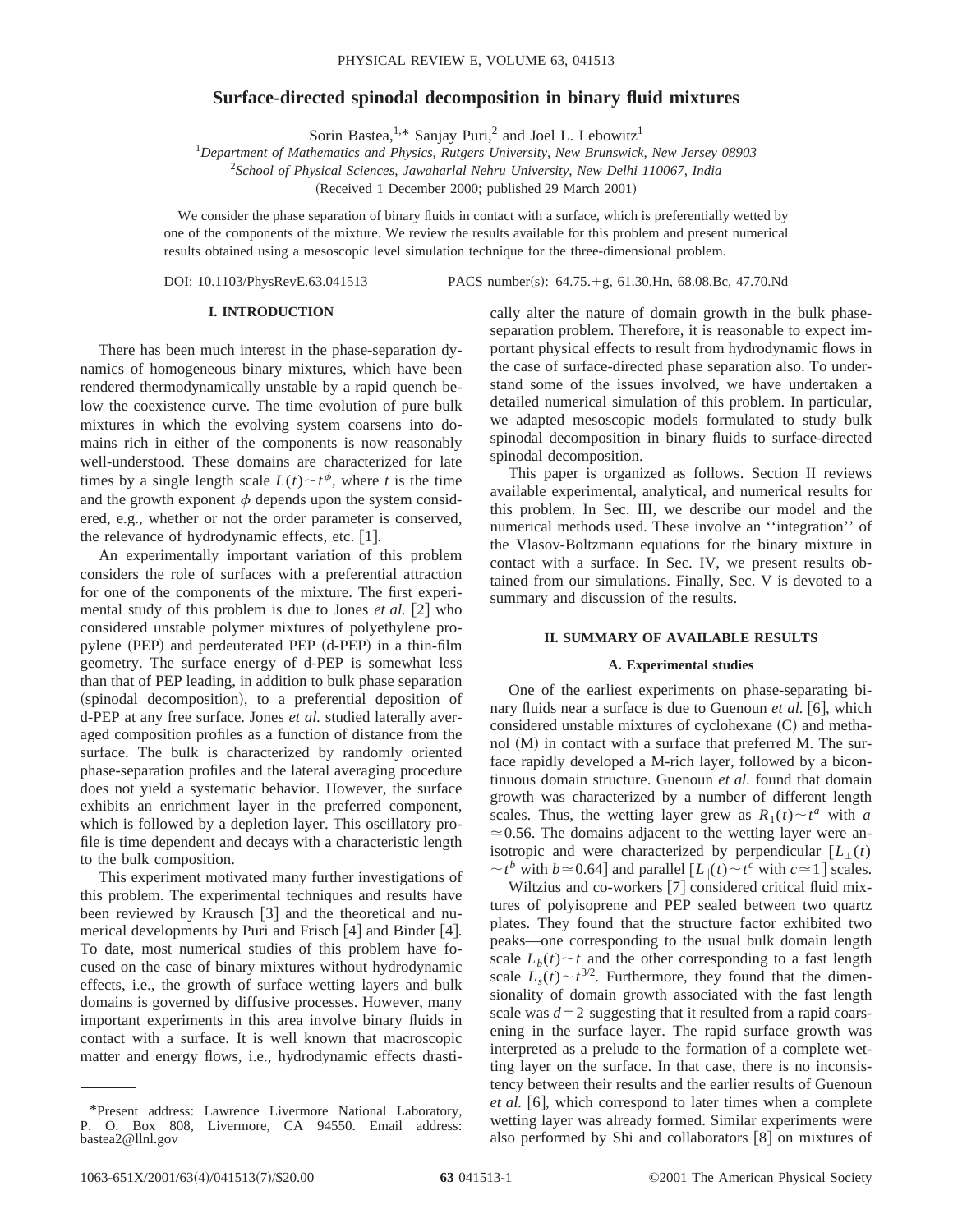guaiacol and glycerol-water confined in a thin-film geometry.

Detailed studies of the morphologies that arise for phaseseparating mixtures confined to one- and two-dimensional capillaries were performed by Tanaka and co-worker  $[9]$  on critical and off-critical mixtures of polyvinyl methyl ether and water and  $\epsilon$ -caprolactone oligomer and styrene oligomer. In particular, they clarified conditions under which the equilibrium state is completely wet (i.e., only the preferred phase is in contact with the surface) or partially wet (i.e., both phases are in contact with the surface). Tanaka's group did not observe the fast growth reported by Wiltzius and  $\cos$ -workers [7,8] possibly because the quench depth in their experiments was too large. Once the wetting layer is formed, they found that its thickness grows linearly in time, i.e.,  $R_1(t) \sim t$ , in disagreement with the experiments of Guenoun *et al.* [6]. In most of their experiments, the wetting layer is finally destabilized by a Rayleigh instability and the system crosses over to a partially wet morphology.

#### **B. Analytical arguments**

The equilibrium behavior of immiscible binary fluids in contact with a substrate was examined long ago by Young [10]. Let  $\gamma_A$  and  $\gamma_B$  be the surface energies per unit area for the fluids *A* and *B* in contact with the substrate (say,  $\gamma_B$  $> \gamma_A$ ), and let  $\sigma$  be the surface tension between fluids *A* and *B*. Then, the contact angle  $\theta$  between *A* and the surface is given by  $\sigma \cos \theta = \gamma_B - \gamma_A$ . This equation has no solution when  $(\gamma_B - \gamma_A)/\sigma > 1$ , which corresponds to a situation where the preferred fluid  $(A)$  completely wets the substrate. The effects of geometry and composition can also be included  $[9,11,12]$ .

The nonequilibrium problem we consider is a homogeneous critical binary mixture (at high temperature) in contact with a surface that has a preference for one of the components of the mixture. At time  $t=0$ , the system is quenched below its critical temperature and becomes unstable to phase separation. We are interested in the dynamics of approach to the equilibrium morphology, which will consist of either partially wet  $(PW)$  or completely wet  $(CW)$  configurations. Typically, the surface is initially coated by the preferred component, which is then followed by the growth of the wetting layer  $[9]$ . We focus here on the wetting layer growth.

As remarked by Siggia  $[5]$ , the bicontinuous morphology of critical or near-critical phase separating binary fluids consists essentially of interpenetrating ''tubes.'' When a tube of the preferred phase establishes contact with the surface layer, the curvature-induced pressure gradient  $\sigma/L^2$  leads to a flow of material from the tube to the surface. The material flux per tube can be estimated, for example, from Poiseuille law to be  $(\sigma/\eta)L^2$  [5]. Then  $S(dR_1/dt) \sim (\sigma/\eta)L(t)^2[S/L(t)^2],$ where *S* is the surface area and  $S/L(t)^2$  is the number of tubes. Thus,  $R_1(t) \sim (\sigma/\eta)t$  for the hydrodynamic problem, a result that has been confirmed experimentally  $[9]$ . We believe that the discrepancy between this result and the earlier experimental work of Guenoun  $et$   $al$ . [6] is due to the longlived transient growth laws dependent upon the form of the surface potential  $[13]$ . For the diffusive case, the chemical potential gradient between the bulk tube,  $\mu \sim (\sigma/L)$  [1], and the flat tube portion at the surface,  $\mu \sim 0$ , induces a current  $j \sim (\sigma/L^2)$  and therefore a flux per tube  $\sim \sigma$ . The corresponding growth law is then  $R_1(t) \sim \sigma^{1/3} t^{1/3}$ .

The wetting layer grows until it reaches the equilibrium length (dictated by the composition for a CW morphology) or is destabilized by surface fluctuations and goes over to the appropriate equilibrium PW morphology. There is also a dynamical coupling of phase separation and the growth of the wetting layer, which leads to the domains adjacent to the wetting layer being anisotropic with  $L_{\perp}(t) \le L_{\parallel}(t)$  [6,4].

### **C. Numerical results**

One of the earliest numerical studies of the hydrodynamic problem is due to Keblinski *et al.* [15] who performed molecular dynamics  $(MD)$  simulations of binary fluids  $(AB)$ confined in a two-dimensional capillary (or a planar thin film). One of the cases that they study is when the wall preferentially attracts *A*, which is analogous to the experiments we have discussed earlier. In this case they observe a ''fast mode'' in the surface layer but with an exponential growth rather than the power-law growth.

Chen and Chakrabarti  $[16]$  have studied phase separation in two-dimensional binary fluids near a surface through numerical solutions of the coarse-grained model-*H* equations  $[1]$  in a semi-infinite geometry. The model-*H* equations consist of coupled dynamical equations for the order parameter and the fluid velocity field. Chen and Chakrabarti considered a surface with a long-range attraction for one of the components of the mixture and impose ''no-slip'' conditions on the velocity field at the surface. They found that the wettinglayer growth crosses over from  $R_1(t) \sim t^{1/3}$  (characteristic of bulk diffusive growth in any dimension) to  $R_1(t) \sim t^{2/3}$  (characteristic of bulk hydrodynamic growth in  $d=2$ ). This crossover is associated with domains of the preferred component establishing contact with the surface layer and their subsequent rapid draining into the surface layer.

Another study of model *H* in a semi-infinite geometry is due to Tanaka and Araki  $[17]$ . These authors solved the model-*H* equations numerically in  $d=3$ . They found that the wetting-layer thickness grows initially as  $R_1(t) \sim t^{1/3}$  (characteristic of diffusive growth) and then crosses over to the hydrodynamic regime with  $R(t) \sim t$ . They also studied characteristic length scales in the layer parallel to the surface. Far from the surface, they found the expected bulk-growth law  $L_{\parallel}(t) \sim t$  while in the vicinity of the surface they found a faster growth. However, it seems difficult to unambiguously assign an exponent to this faster growth. Furthermore, the time-regime of the fast mode is considerably later than the time-scale of formation of the complete wetting layer. This suggests to us that the ''fast growth'' observed by Tanaka and Araki should be identified with the anisotropic growth (with  $L_1 < L_{\parallel}$ ) of domains in the vicinity of the wetting layer due to orientational effects of the wetting layer, rather than the fast mode of Wiltzius and others  $[7,8]$ . As we have discussed earlier, this fast mode is associated with the coating dynamics that results in a complete wetting layer.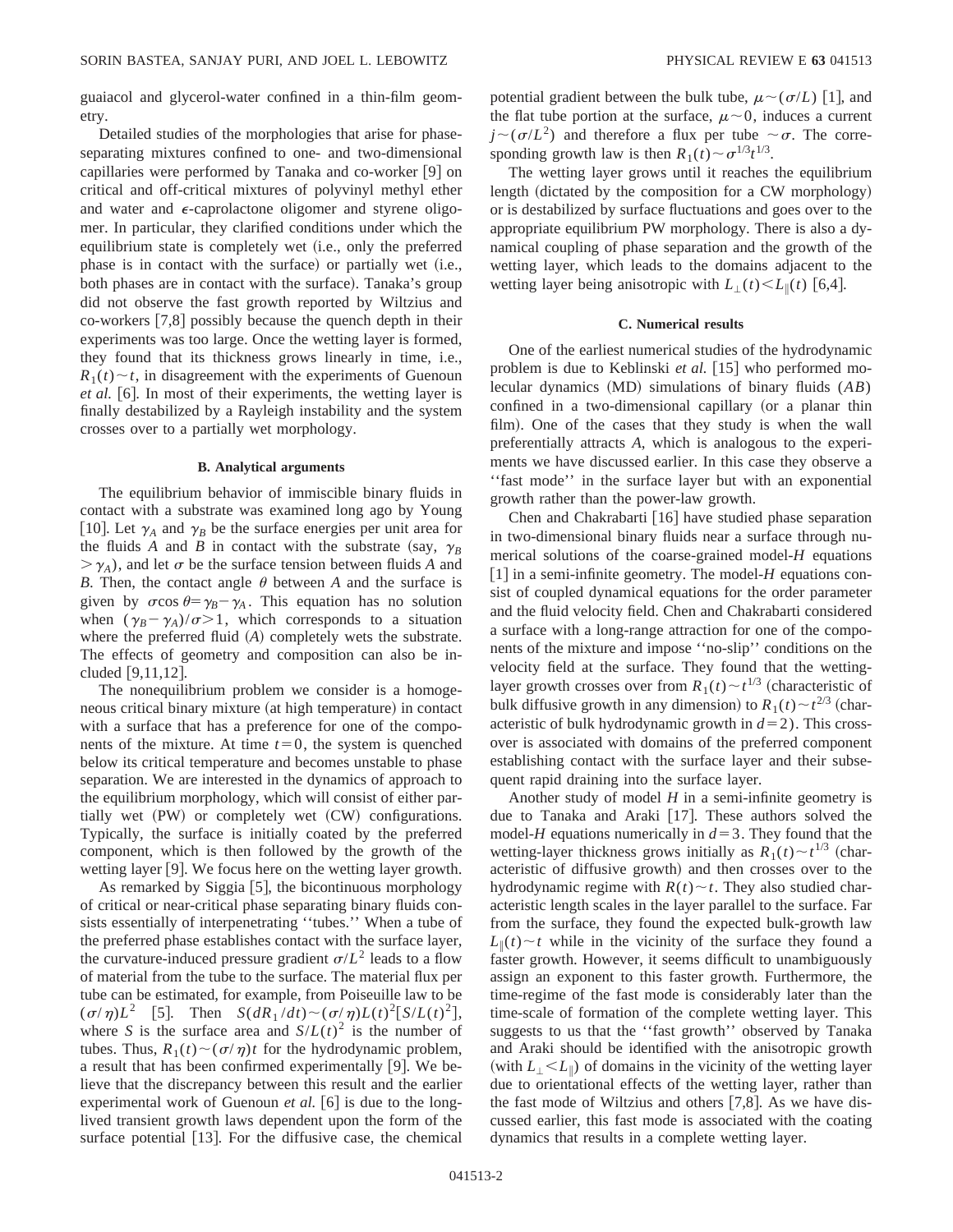Finally, we mention a MD study by Toxvaerd  $|18|$  who investigated critical mixtures (*AB*) of particles interacting through Lennard-Jones potentials. He focused on the morphologies that arise for different wall-types, e.g., one wall attracts *A* whereas the other wall attracts *B* versus the case where both walls attract *A* and *B* equally, etc. Using MD simulation, he found that the system evolves into a layered morphology with the layer being parallel to the surface walls. We believe that these are metastable configurations that evolve exceedingly slowly due to the low effective dimensionality  $(d=1)$  of the system.

The paucity of detailed numerical results for binary fluids undergoing phase separation in contact with a wetting surface motivated us to undertake a mesoscopic-level simulation of this problem through a direct ''solution'' of the relevant Vlasov-Boltzmann equations.

### **III. DESCRIPTION OF MODEL**

The subtle interplay between diffusion and convection that occurs in phase-separating fluids makes the modeling of these systems more complicated than that of solids. The local conservation of linear momentum and energy, which is characteristic of fluids, and the associated transport of matter and energy on macroscopic scales play a crucial role during phase segregation. Typically, the phase separation of binary fluids has been modeled either  $(a)$  at the microscopic level, e.g., via MD simulations or (b) at the macroscopic level via coarse-grained hydrodynamic equations. An alternative to these approaches was introduced in Ref.  $[19]$ . The system studied was a binary mixture consisting of *A* and *B* particles with short-range repulsive interactions modeled by hard spheres with equal mass *m* and diameter *d*, and a long-range Gaussian repulsion between the two components *A* and *B*. The dynamics was described by coupled Vlasov-Boltzmann kinetic equations,

$$
\frac{\partial f_i}{\partial t} + \mathbf{v} \cdot \frac{\partial f_i}{\partial \mathbf{r}} + \frac{\mathbf{F}_i}{m} \cdot \frac{\partial f_i}{\partial \mathbf{v}} = J[f_i, f_1 + f_2], \quad i = 1, 2, \quad (1)
$$

where  $f_i(\mathbf{r}, \mathbf{v}, t)$  are the one-particle distribution functions,  $\mathbf{F}_i(\mathbf{r},t)=-\nabla V_i(\mathbf{r}), V_i(\mathbf{r})=fV(|\mathbf{r}-\mathbf{r}'|)n_i(\mathbf{r}')d\mathbf{r}'$  (Vlasov potential),  $n_i(\mathbf{r}') = \int f_i(\mathbf{r}', \mathbf{v}, t) d\mathbf{v}$ , with  $i \neq j$ , and  $J[f, g]$  is the Boltzmann collision operator for hard-core interactions [20]. The Boltzmann equation properly describes the dynamics of dilute gases, where the free flow of the particles is interrupted by localized binary collisions between particles that are uncorrelated. The Vlasov term takes into account the long-range interaction in the spirit of the mean-field approximation: each particle now moves between collisions in the background potential generated by all the other particles it is interacting with through the long-range potential  $V(r)$ .

The above mesoscopic representation in terms of oneparticle distribution functions has the advantage that the relevant conservation laws are automatically satisfied and it also provides a rigorous route to a macroscopic description [21]. Computationally, the method introduced in Refs.  $[19,22]$  to simulate the Vlasov-Boltzmann kinetics at the particle level, i.e., coupling of the direct simulation Monte Carlo  $(DSMC)$  algorithm  $|23|$  for close-range collisions and the grid-weighting method for the long-range repulsions  $[24]$ , contains the essential physical ingredients of the Vlasov-Boltzmann equations, and it permits the study of much bigger systems than those used in MD calculations.

In the present work, we modify the model of Ref.  $[19]$  to include the presence of a preferred surface. One of the components of the binary mixture  $(say, A)$  interacts with the surface located at  $z=0$  through an attractive potential  $W(z)$ , which decays as  $z^{-3}$  at large distances, i.e.,  $W(z) = -W_0$  if  $z \le r_0$  and  $-W_0(r_0/z)^3$  otherwise, where  $W_0 > 0$ . This interaction potential corresponds to the case of nonretarded van der Waals interactions in  $d=3$  [25]. The wall is diffusive [26], i.e., particles "hitting" the wall are absorbed and reemitted isotropically with a velocity drawn from a Maxwellian distribution with the temperature of the wall,  $T_W$ . The other wall along the  $z$  direction is purely reflective (no preferred attraction), which allows us to run the simulations for longer times than if the set up was symmetric. We performed simulations with equal fractions of the components at fixed temperature,  $T/T_c = 0.6$ ,  $T_W = T$ , where  $T_c$  is the bulk meanfield critical temperature of the system, using the velocityrescaling technique introduced by Berendsen *et al.* [27]. Below  $T_c$  the bulk fluid segregates into A rich and B rich components, denoted by 1 and 2, respectively. The parameter varied was the strength of the wall-particle interaction  $W_0$ .

As discussed in Sec. II B, the wall-wetting morphology, i.e., CW versus PW, is determined by the ratio  $\sigma/(\gamma_2-\gamma_1)$ , where  $\sigma$  is the surface tension between the two fluid phases 1 and 2, and  $\gamma_1$  and  $\gamma_2$  are the corresponding wall-fluid surface tensions. Taking into account that *A* and *B* are partially miscible, the surface tension parameters can be estimated as follows. Consider the *A*-rich phase (1) with average total particle density  $n_0$  and average individual densities  $n_{1A}^{\overline{0}}$ and  $n_{1B}^0$ ,  $n_0 = n_{1A}^0 + n_{1B}^0$ . The wall-fluid surface energy is then

$$
\gamma_1 = \int_0^\infty dz n_{1A}(z) W(z). \tag{2}
$$

If we neglect the interparticle spatial correlations, which is appropriate in our model if the long-range repulsion between the two components is sufficiently weak, we can write  $n_{1A}(z) = n_{1A}^0 \exp[-\beta W(z)]$ . With this assumption and using the fact that the phases are symmetric, we obtain the expression

$$
\gamma_2 - \gamma_1 = k_B T n_0 \phi_0 r_0 H(\beta W_0),\tag{3}
$$

where  $\pm \phi_0$  is the average order parameter in the two phases,  $\phi_0 = (n_{1A}^0 - n_{1B}^0)/n_0$ , and the function  $H(x)$  depends on the wall-interaction potential. For our choice of wall-particle interaction, we have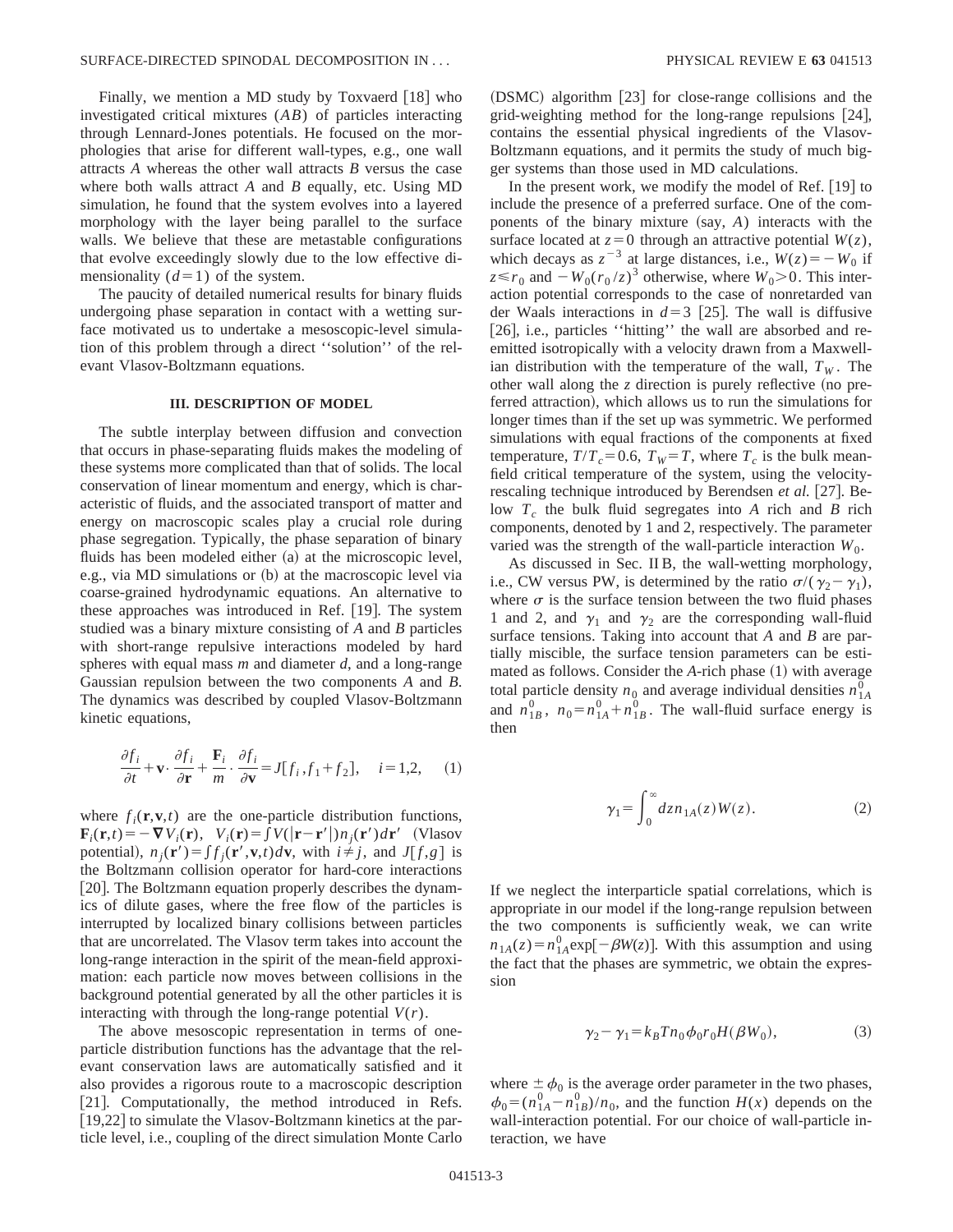SORIN BASTEA, SANJAY PURI, AND JOEL L. LEBOWITZ PHYSICAL REVIEW E **63** 041513

$$
H(x) = x \bigg[ \exp(x) + (1/2) \int_0^1 dy \exp(xy^{3/2}) \bigg].
$$

The surface tension  $\sigma$  between the two phases 1 and 2 is related to the profile of the planar interface separating the equilibrium phases  $[28]$ . For our system this can be written as

$$
\sigma = m \int dz \{ (d[n\phi]/dz)^2 - (dn/dz)^2 \}
$$
 (4)

[28,29], where  $n(z) \phi(z) = n_A(z) - n_B(z)$ ,  $n(z) = n_A(z)$  $+n_B(z)$ , and  $m=(1/12)\int d\mathbf{r}V(r)r^2$  with  $V(r)$  the long-range repulsive interaction between the two species. (*N*.*B*. Here *z* stands for the distance from the center of a planar interface separating the two bulk phases.) As remarked in  $[19]$  and is well known for these systems [28],  $\phi(z)$  is well represented as  $\phi_0$ tanh( $z/2\xi$ ), where  $\xi$  is a correlation length that characterizes the interface thickness. Furthermore, the total density profile  $n(z)$  is well characterized as  $n_0[1-\delta \text{sech}(z/2\xi)],$ where  $\phi_0$  and  $n_0$  are the values of the order parameter and density far from the interface. With these considerations, the surface tension between phases 1 and 2 can be computed as

$$
\sigma = \frac{k_B T_c n_0 G(\phi_0, \delta)}{4\gamma^2 \xi}.
$$
\n(5)

Here  $\gamma^{-1}$  is the range of the interspecies potential  $V(r) = \alpha \gamma^3 U(\gamma r)$ , where, as in [19], we use  $U(x)$  $= \pi^{-3/2} \exp(-x^2)$  (note that  $k_B T_c = n_0 \alpha/2$  [19]). The function  $G(\phi_0, \delta)$  has a simple algebraic form,

$$
G(\phi_0, \delta) = (2/3) \phi_0^2 - (1/3) \delta^2 + (7/15) \delta^2 \phi_0^2 - (\pi/4) \delta \phi_0^2.
$$

Therefore, we obtain the desired ratio for Young's condition as

$$
\frac{\sigma}{\gamma_2 - \gamma_1} = \frac{T_c}{T} \frac{G(\phi_0, \delta)}{\phi_0} \frac{1}{4\gamma^2 \xi r_0 H(\beta W_0)}.
$$
(6)

The physical quantities  $\xi$ ,  $\delta$ , and  $\phi_0$  have been obtained in simulations of the interface profile at  $T/T_c$ =0.6 [19] as  $\xi$  $\approx$  1.5 $\gamma^{-1}$ ,  $\phi_0 \approx$  0.8,  $\delta \approx$  0.2, and we set  $r_0 = \gamma^{-1}$ . Recall that we vary the surface potential strength  $W_0$  and keep other parameters fixed as specified above. We then estimate Young's condition as corresponding to  $\beta W_0^Y \approx 0.071$ . We have performed simulations with  $W_0 / W_0^Y$  ranging from 0.67 to about 5. The size of the system was  $60\times60\times120$  in units of the potential range  $\gamma^{-1}$  and the number of particles used was approximately  $N=2.5\times10^6$ . For each value of  $W_0$ , we averaged the results of 12–15 independent runs, wherever statistical averaging was required. In the figures presented below the unit of length is  $\gamma^{-1}$  and the unit of time is the mean-free-time between collisions  $\tau = \lambda/c$ ,  $\lambda = (2^{1/2}\pi nd^2)^{-1}$ ,  $c = (2k_BT/m)^{1/2}$ , where *n* is the overall particle density, *d* is the hard sphere diameter, and *T* is the temperature.



FIG. 1. Snapshots of the evolution after a critical quench for a weak-field case  $W_0/W_0^Y=0.67$ . The equilibrium surface morphology is partially wet. The times corresponding to the pictures are (from top to bottom)  $t = 60,120,180$ .

#### **IV. NUMERICAL RESULTS**

As discussed in the previous section,  $W_0/W_0^Y < 1$  and  $W_0/W_0^Y > 1$  should correspond to the PW and CW cases, respectively. In our subsequent discussion, we will refer to  $W_0 / W_0^Y$  < 1 as the weak-field case and  $W_0 / W_0^Y$  > 1 as the strong-field case. Of course, we should stress that there are additional entropic effects, which have not been accounted for in our calculation. In general, this would raise the critical surface field for transition from PW to CW morphologies.

Figure 1 shows three-dimensional snapshots of the evolution for  $W_0 / W_0^Y = 0.67$  at times  $t = 60, 120$ , and 180. The wall is located at  $z=0$  (extreme right) and preferentially attracts *A* though it is not completely wetted by *A*. The enrichment layer  $(in A)$  at the surface is followed by a depletion layer in *A* and this layered structure deforms continuously into the bulk, as has been seen in various earlier studies for both the diffusive  $[14]$ ,  $[4]$ , and hydrodynamic  $[17]$  cases. Figure 2 shows laterally averaged profiles  $\phi_{av}(z,t)$  vs *z* (depth from the surface) for the evolution depicted in Fig. 1 at times  $t=50$ , 100, 200, and 275. These profiles are obtained by averaging the order parameter profiles in the direction parallel to the surface—analogous to the corresponding experimental situation [3]. There is a systematic profile at the surface, which decays to zero (due to isotropic phase separation) in the bulk. The systematic surface profile propagates into the bulk with the passage of time. Furthermore, the de-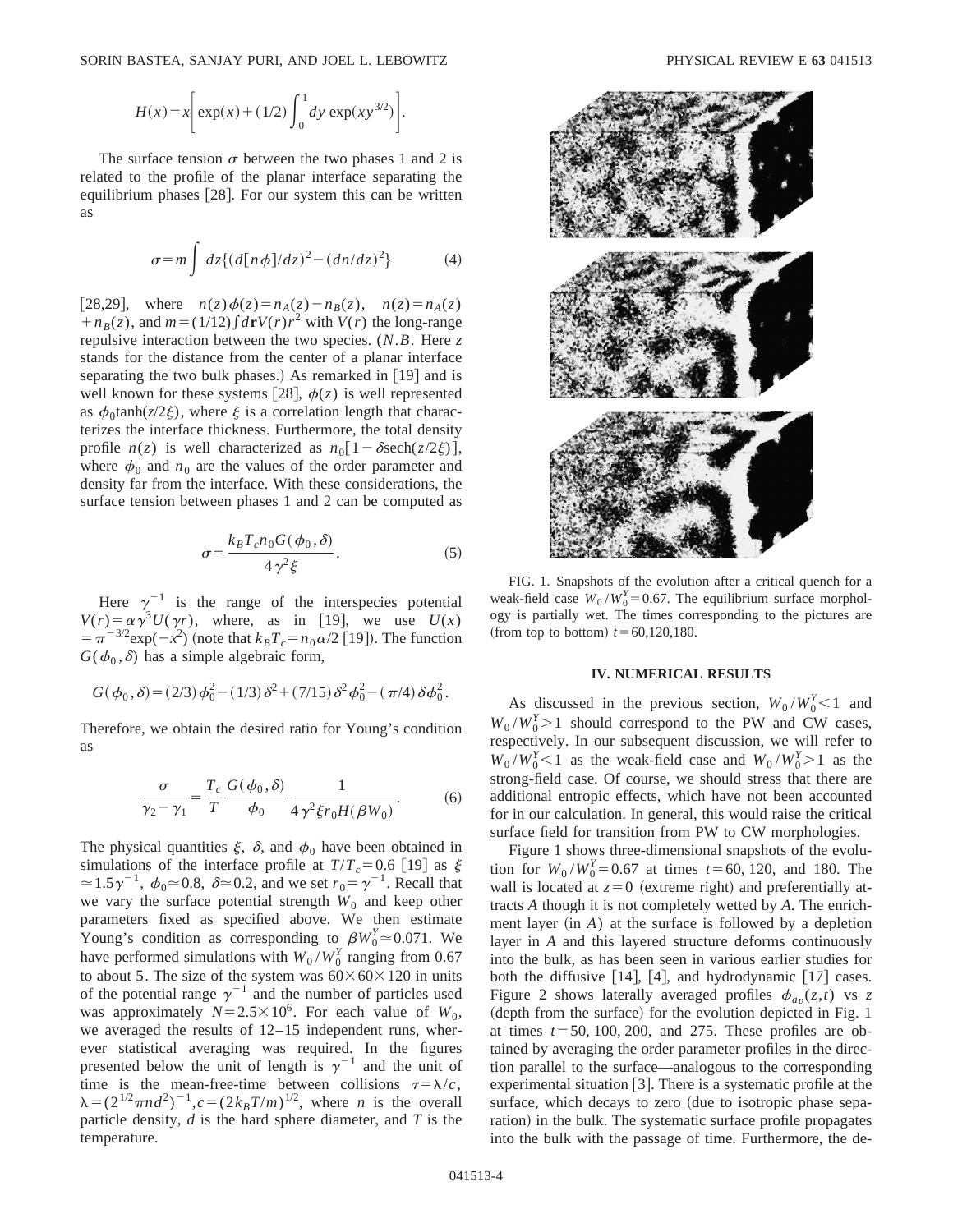

FIG. 2. Laterally averaged order parameter profiles  $\phi_{av}(z,t)$  as a function of *z*, the distance from the surface. Parameter values are the same as those for the evolution depicted in Fig. 1. The evolution times are  $t = 50$  (dot-dashed), 100 (dotted), 200 (dashed), and 275 (solid line).

gree of enrichment diminishes as isotropic phase separation in the bulk destroys the layered structure at the surface.

To characterize the morphology of the surface layer, Fig. 3 plots the first and second zeros of the laterally averaged profiles as a function of time. After an initial transient regime, the position of the first and second zeros grow approximately linearly in time. The linear growth of the first zero results from hydrodynamic draining of the preferred material to the surface through bulk tubes that make contact with the surface layer. This is in accordance with the observation of Tanaka and Araki  $[17]$ , and the mechanism for this was discussed in Sec. II B. Additionally, it is reasonable to expect that the overall composition of the first and second layers should be comparable with the average composition. Thus, we expect the second zero,  $R_2(t)$ , to exhibit the same scaling behavior as the first zero,  $R_1(t)$ .

Next we consider the evolution for the (very) strong-field case, where the surface is completely wetted by the preferred component. Figure 4 shows three-dimensional evolution pictures for the case  $W_0/W_0^Y = 4$  at  $t = 60$ , 120, and 180. Notice the perfectly layered structure at the surface. Figures 1 and 4 should be compared with analogous pictures for the diffusive problem  $[4]$ . Figure 5 shows the corresponding laterally averaged profiles at  $t = 50$ , 100, 200, and 275. The broad features are the same as in Fig. 2, but the level of enrichment



FIG. 4. Analogous to Fig. 1 but for a (very) strong-field case  $W_0/W_0^Y=4$ , where the surface is completely wetted by the preferred component in equilibrium.

 $(dependent)$  of  $A$  in the surface layer (next to surface layer) is much higher. This layered structure evolves more slowly in time because the bulk domains have not established contact with the surface layer on the time-scales of our simulation. Thus, growth of the wetting layer occurs only through diffusive transport of *A* from the bulk through the depletion layer in  $\Lambda$ . There are two regimes for diffusive growth  $|13|$ . In the first regime, the attractive force due to the surface potential gives a potential-dependent growth law. In the asymptotic regime, the chemical potential gradient between the domains in the bulk and the flat wetting layer gives rise to an asymptotic growth law  $R_1(t) \sim t^{1/3}$  provided that the pre-



 $0.5$  $\varphi_{av}(z,t)$  0  $-0.5$ 25 50 75 z

FIG. 3. Time-dependence of first zero  $R_1(t)$  (circles) and second zero  $R_2(t)$  (triangles) of the laterally averaged profiles shown in Fig. 2.

FIG. 5. Analogous to Fig. 2 but for the evolution depicted in Fig. 4 for the strong-field case. The profiles are shown at times *t*  $=$  50 (dot-dashed), 100 (dotted), 200 (dashed), and 275 (solid line).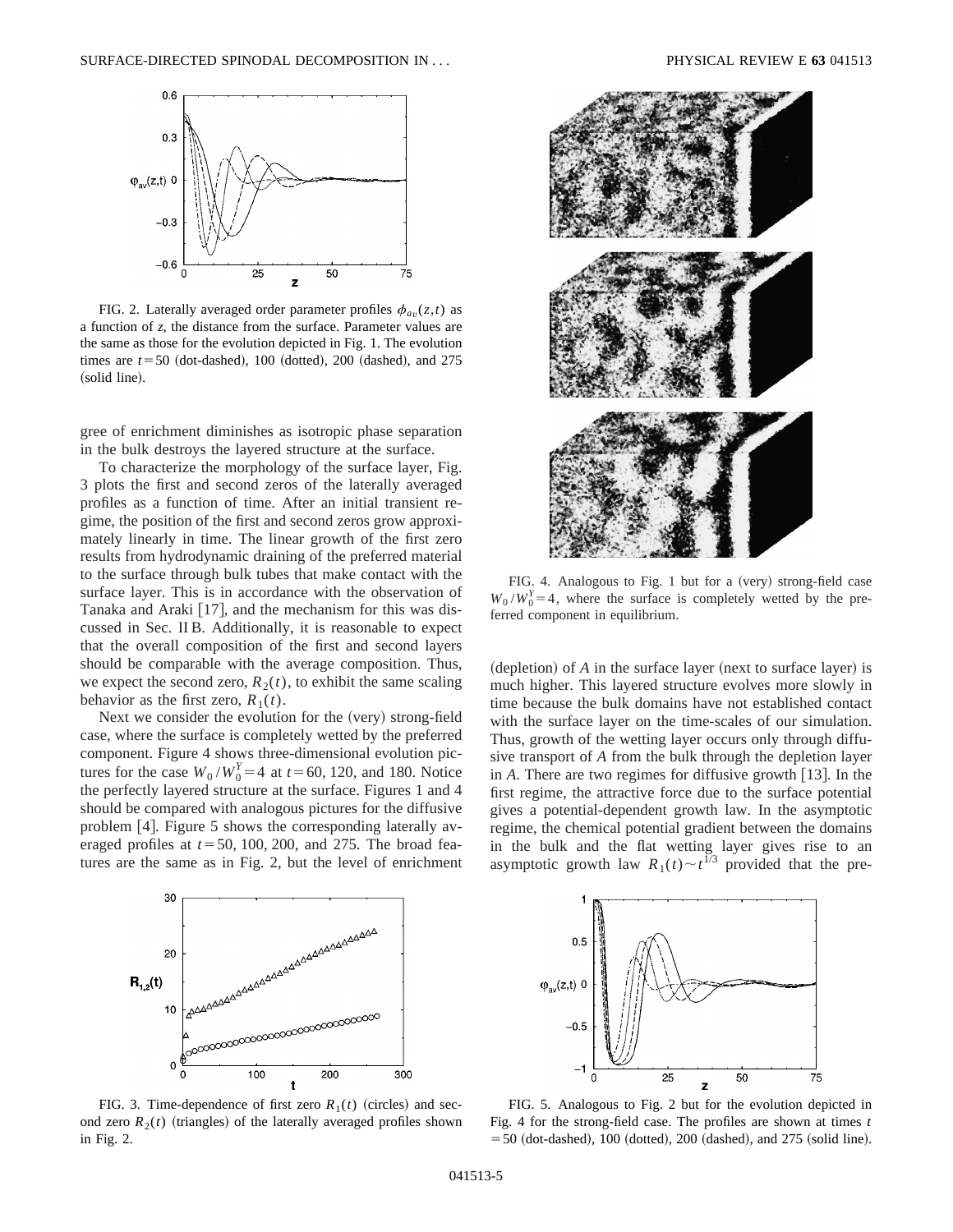

FIG. 6. Plot of first zero  $R_1(t)$  vs  $t^{1/3}$  (circles), and second zero  $R_2(t)$  vs  $t^{1/3}$  (triangles) of the laterally averaged profiles shown in Fig. 5.

ferred component is not the majority component. The crossover time between the first and second regimes depends on the strength and range of the surface potential  $[13]$ . In the present case, we have a long-ranged surface potential  $[V(z) \sim z^{-3}]$ . The corresponding exponent for the potentialdependent growth regime is  $\phi=0.2$  (in general,  $\phi=1/(n)$ +2) for  $V(z) \sim z^{-n}$  [14]) and the asymptotic exponent for diffusive growth is  $\phi$  = 1/3.

The growth of the location of the first and second zeros of the laterally averaged profile for this case is shown as a function of  $t^{1/3}$  in Fig. 6. This plot is consistent with growth driven by the chemical potential gradient between curved domains in the bulk and the flat wetting layer. As we have remarked earlier, the strong layering inhibits the operation of draining modes to the surface layer, which would give rise to the expected asymptotic behavior  $R_1(t) \sim t$ . We also show in Fig. 7 the growth of the first zero of the laterally averaged profiles for all the cases that we studied. The sharpness of the transition between the growth in the weak and strong field cases is remarkable and is in very good agreement with our analysis of the partial and complete wetting morphologies.

#### **V. DISCUSSION**

Our mesoscopic-level modeling is in terms of coupled Vlasov-Boltzmann equations for binary hard-sphere mixtures with additional long-range interactions. The major advantage of our modeling is that it enables the study of much larger systems than those accessible in MD simulations. At the same time, we are still able to identify scales and parameters in terms of microscopic quantities—in contrast to modeling via coarse-grained partial differential equations.

The present work has focused on the morphology and temporal evolution of surface-directed spinodal decomposition waves in critical binary fluids. We have considered parameter values where the surface is either partially wet or completely wet in equilibrium. It is not our argument that the asymptotic behavior of these two cases is different. Rather, we would like to stress the appearance of long-lived transient regimes that are critically dependent on the morphology. These should be of relevance in the interpretation of experiments. A confusing range of exponents have been reported in



FIG. 7. Time evolution of the first zero,  $R_1$ , of the laterally averaged profile for all cases studied: from top,  $W_0/W_0^Y=0.67$ , 1.33, 2.67, 4.0, and 5.33.

various studies and we believe that the present work helps systematize these exponents.

 $(a)$  Let us first focus on the diffusive problem. These are relevant for binary fluids at early times. Furthermore, if the composition of the binary fluid is such that the domain morphology is not continuous, domain growth again proceeds through diffusive processes  $[1]$ . For cases where the preferred component is the minority component, the wetting layer exhibits a potential-dependent growth law,  $R_1(t)$  $\sim t^{1/(n+2)}$  for  $V(z) \sim z^{-n}$  [13], which crosses over to a universal growth law,  $R_1(t) \sim t^{1/3}$ . The crossover time depends on the surface field strength and the wetting-layer morphology. For cases where the preferred component is the majority component, a potential-dependent growth law applies for all time  $|13|$ .

(b) Let us next consider the hydrodynamic case. For strongly off-critical compositions, hydrodynamic growth modes are inactive because of the discontinuous domain morphology. As we have stated earlier, the results quoted in  $(a)$  apply for this case. For bicontinuous bulk morphologies, wetting-layer growth can be characterized as follows. There is an early-time growth [fast mode with  $L_s(t) \sim t^{3/2}$ ] associated with the formation of a coating layer  $[7,9]$ . Subsequently, we expect the wetting layer to exhibit the diffusive behavior outlined in  $(a)$  above. The asymptotic regime  $[R_1(t) \sim t]$  is accessed when the bulk establishes contact with the wetting layer enabling the activation of hydrodynamic draining modes. Again, the crossover to the asymptotic behavior is dependent on the surface field strength and surface morphology, and can be substantially delayed for strongly-layered surface structures.

#### **ACKNOWLEDGMENTS**

S.P. is grateful to the Department of Mathematics, Rutgers University, where this work was initiated. The research was supported in part by NSF Grant No. DMR-9813268 and AFOSR Grant No. F49620-98-1-0207.